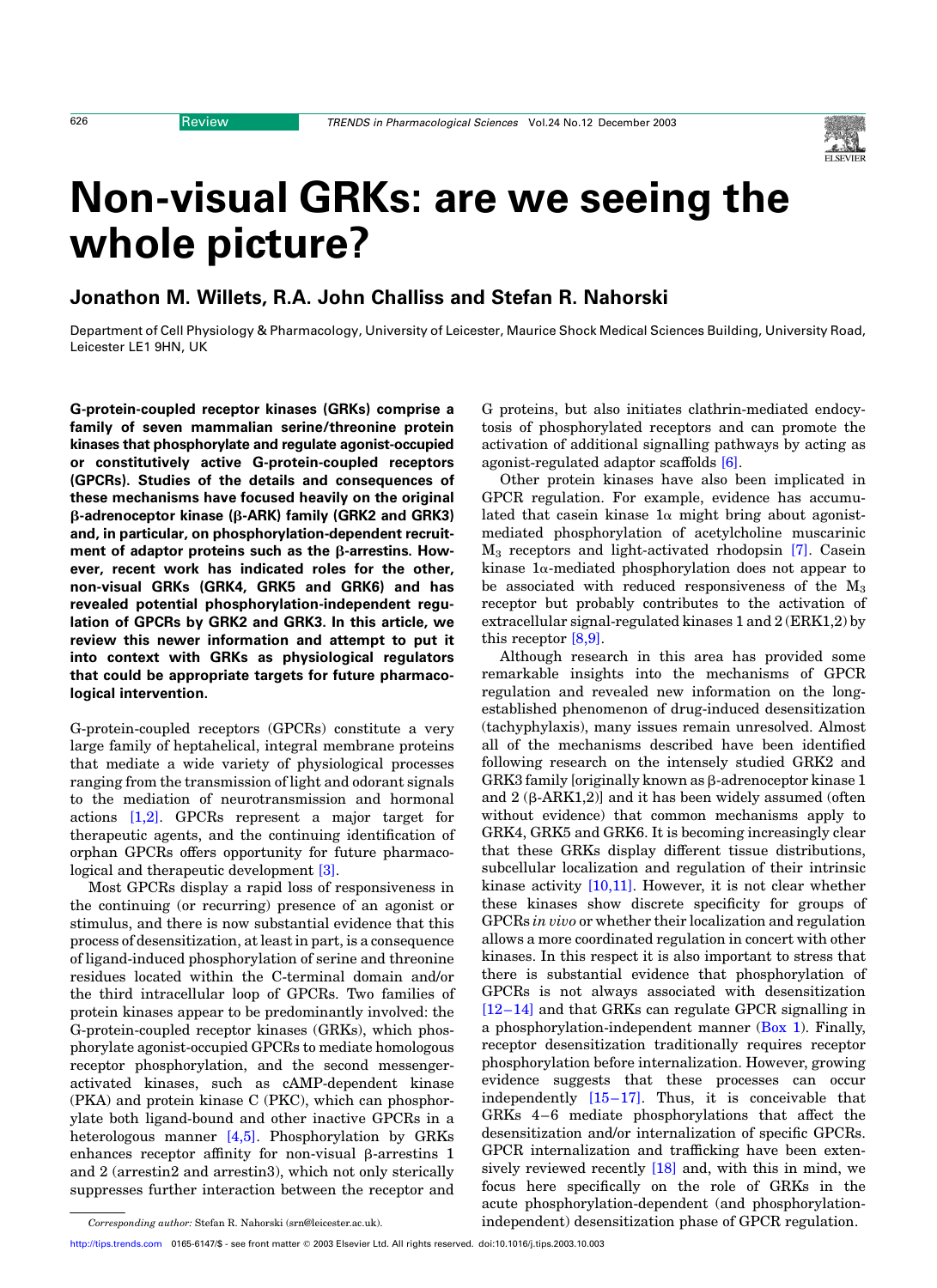#### <span id="page-1-0"></span>Box 1. GRKs can regulate GPCRs in a phosphorylation-independent manner

Recent studies have provided evidence that certain G-protein-coupled receptor kinases (GRKs) can suppress the interaction between G-proteincoupled receptors (GPCRs) and G proteins in a phosphorylationindependent manner. Initial surprises came from work on the  $\alpha_{1B}$ -adrenoceptor [71] and the endothelin ET<sub>A</sub> and ET<sub>B</sub> receptors [72], which demonstrated that overexpression of either wild-type GRK2 or a catalytically inactive mutant form of this protein suppressed receptorstimulated  $Ga_{\alpha/11}$ -mediated phospholipase C (PLC) activation. This has now been observed with several other PLC-linked GPCRs in a variety of cell backgrounds [24,28,37,73]. Although these phosphorylationindependent actions of GRK2 were initially attributed to the ability of GRK2 to sequester  $G\beta\gamma$ -subunits [67], it now seems more likely that GRK2 selectively binds to the activated form of  $Ga_{q/11}$  (although not to  $Ga_s$ ,  $Ga_i$  or  $Ga_{12/13}$ ) to suppress PLC- $\beta$  activation.

In a key study, Carman et al. [22] revealed that although the N-terminal regulator of G-protein signalling (RGS)-like domains of GRK2 and GRK3 (see Figures 1 and 2 in the main text) possess only modest GTPaseactivating protein (GAP) activity, they bind avidly to activated  $G_{\alpha_{q/11}}$  to inhibit inositol (1,4,5)-trisphosphate  $[Ins(1,4,5)P_3]$  generation. Crucially, the expression of this RGS-like domain alone can inhibit the ability of several GPCRs to stimulate PLC activity, while exerting no effect on cAMP production [23]. Although the N-terminals of all GRKs possess sequences that are homologous to the RGS family, only GRK2 and GRK3 exhibit this strong interaction with  $Ga_{q/11}$ . Recent studies using mutations in the RGS homology domain have revealed a novel sequence, present in only GRK2 and GRK3 (the 'C-site' [53]), that avidly binds to  $Ga_{\alpha/11}$ . This interaction is different from those of other RGS

#### GRK structure and distribution

There are three sub-groups within the GRK family. GRK1 (rhodopsin kinase) and GRK7 (cone opsin kinase) form one distinct sub-group that is only found in retinal cells. The non-visual GRKs divide into two sub-groups: the GRK2 subfamily, consisting of GRK2  $(\beta$ -ARK1) and GRK3 (b-ARK2), and the GRK4 subfamily, consisting of GRK4, GRK5 and GRK6. GRK4 is predominantly found in the testes [\[19\]](#page-6-0) and, to lesser extent, in some brain regions and the kidney  $[20,21]$ , whereas GRKs 2, 3, 5 and 6 are widely expressed (Table 1).

The basic structure of non-visual GRK family members is similar ([Figure 1\)](#page-2-0), with a highly conserved central (263–266 amino acid) catalytic domain. The N-terminal 185 amino acid region displays considerable homology between individual GRKs. The similarity of the N-termini of GRKs has led to speculation that this region might be important in receptor recognition. All non-visual GRKs have a regulator of G-protein signalling (RGS) domain proteins and maps almost exclusively to the  $\alpha$ 5 helix of the RGS-like domain of GRK2 [53].

The unique and potent interactions of GRK2 and GRK3 with  $Ga_{\alpha/11}$ raise the question of their significance: that is, do these GRKs act principally as C-site RGS-like proteins in vivo? A criticism that can be raised is whether such effects are a consequence of overexpression of GRK2 or GRK2 mutants. Suppression of endogenous GRK expression in primary cells using an antisense strategy or RNA interference approach might help address this important issue. Indeed, Perroy et al. [30] using a short interfering RNA (siRNA) strategy have recently provided evidence that GRK4 might also regulate GABA<sub>B</sub> receptors in a phosphorylationindependent manner. Whether this action results from binding to  $G\alpha_{i\ell0}$  or the receptor remains to be established. Earlier studies on endothelin [72] and parathyroid hormone [74] receptor signalling established that GRK2 can interact directly with the receptor, probably by an interaction with the N-terminus of GRK2. Indeed, Dhami *et al*. [24] have demonstrated that an<br>N-terminal polypeptide of GRK2 (<sup>A35–185</sup>GRK2) co-immunoprecipitates with the type 1 metabotropic glutamate receptor and suppresses its signalling potential. This suggests that, in addition to their interaction with  $G_{\alpha_{0}/11}$ , GRK2 and GRK3 (and perhaps GRK4) might also interact with GPCRs, but again emphasizes a phosphorylation-independent regulation of GPCRs. An investigation [57] of the crystallographic structure of bovine GRK2 complexed with  $G\beta\gamma$ -subunits has revealed that the kinase can bind the GPCR and G $\beta\gamma$ - and G $\alpha_{q/11}$ -subunits simultaneously and the authors of this study suggested that this might acutely attenuate signalling while kinase-mediated phosphorylation and recruitment of arrestins is being completed to terminate signalling.

within the N-terminus region [\(Figure 1\)](#page-2-0), which provides a potential mechanism by which GRKs might regulate GPCR signalling via phosphorylation-independent mechanisms. Indeed, growing evidence suggests that this could be the case for GRK2 and GRK3  $[22-24]$  (Box 1). GRK4-6 possess a highly conserved binding site (amino acids 22–29 for GRK5) for phosphatidylinositol (4,5)-bisphosphate [PtdIns $(4,5)P_2$ ], which is thought to enhance catalytic activity [\[10\]](#page-6-0).

The C-terminal of GRK2 and GRK3 is longer than that of the GRK4 subfamily, and contains a 125 amino acid pleckstrin homology (PH) domain. This domain contains binding sites for both PtdIns(4,5) $P_2$  and free G $\beta\gamma$ , which play a role in targeting and translocation of these primarily cytosolic GRKs to membranes following GPCR activation [\[10\]](#page-6-0). More recently, a second binding site for  $G\beta\gamma$ -subunits has been identified within the first 53 amino acids of GRK2 [\[25\]](#page-6-0), which suggests that either the N- or the C-terminal regions might be sufficient to allow GRK2

| Table 1. Tissue distribution of GRKs <sup>a-c</sup> |  |
|-----------------------------------------------------|--|
|-----------------------------------------------------|--|

| <b>Tissue</b>   | GRK2                            | GRK3        | GRK4               | GRK5                            | <b>GRK6</b>                     | Refs     |
|-----------------|---------------------------------|-------------|--------------------|---------------------------------|---------------------------------|----------|
| <b>Brain</b>    | $+$ (mRNA and protein by<br>WB) | $^{+}$      | + (Purkinje cells) | $+$ (mRNA and protein by<br>WB) | $+$ (mRNA and protein by<br>WB) | [61, 64] |
| Heart           | $+$ (mRNA and protein by<br>WB) |             |                    | $^+$                            |                                 | [61]     |
| Haematopoietic  | $+$ (mRNA and protein by<br>WB) |             |                    | $+$ (WB)                        | $+$ (mRNA and protein by<br>WB) | [62, 65] |
| Lungs           |                                 |             |                    |                                 | $^+$                            | [61]     |
| Kidney          |                                 |             |                    | $^+$                            |                                 | [29, 61] |
| Skeletal muscle | $^{+}$                          | $+$ (ELISA) |                    |                                 | $^+$                            | [61]     |
| Testes          |                                 |             | $^+$               |                                 |                                 | [61]     |
| Olfactory       |                                 | $^+$        |                    |                                 |                                 | [63]     |

<sup>a</sup>GRKs 2, 3, 5 and 6 are thought to be expressed ubiquitously throughout all tissues; however, the data shown indicate studies that identify tissues in which individual GRKs are highly expressed.

<sup>b</sup>GRK mRNA was detected, unless otherwise indicated.

c Abbreviations: ELISA, enzyme-linked immunosorbent assay; GRK, G-protein-coupled receptor kinase; WB, western blot.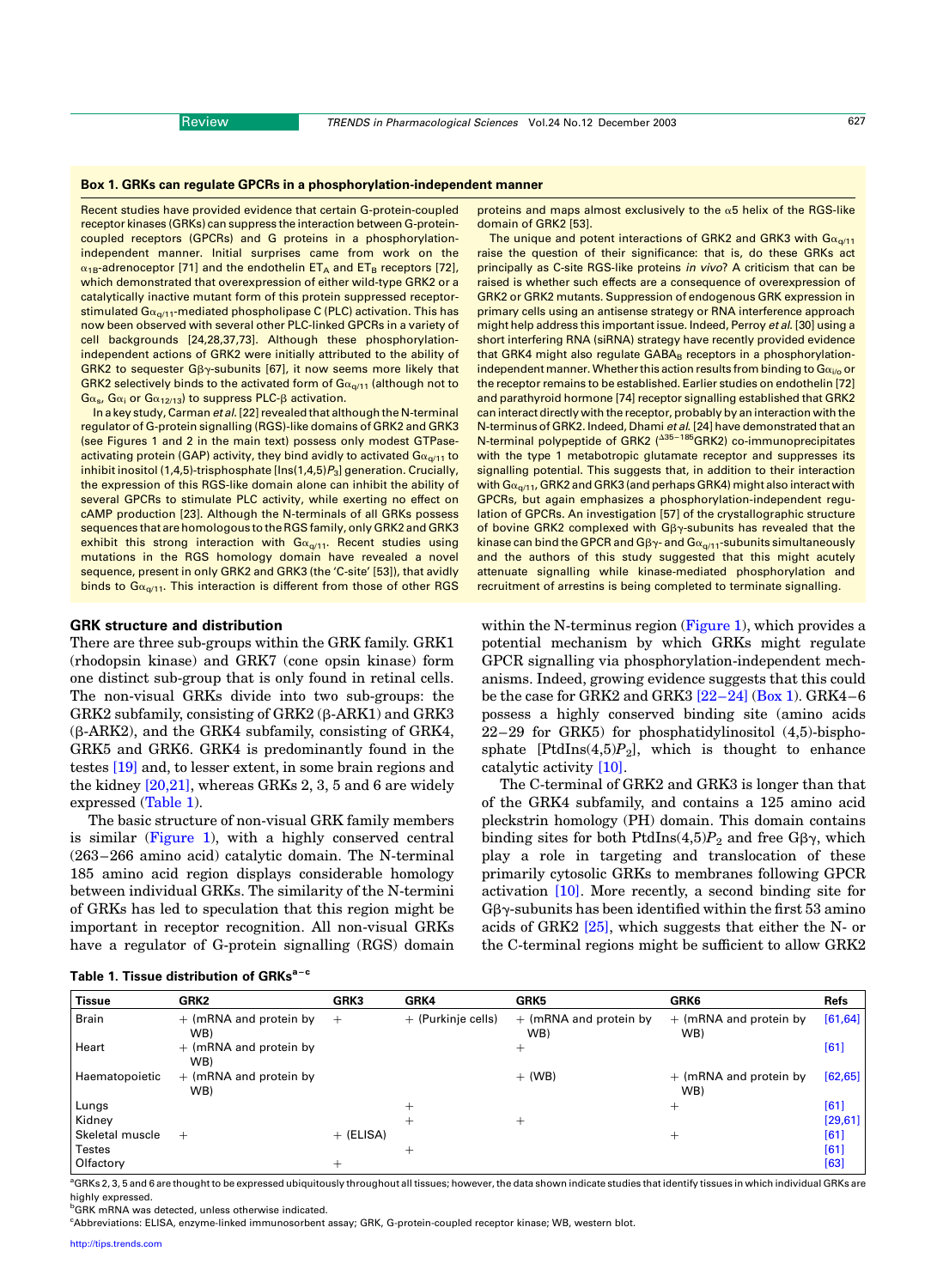<span id="page-2-0"></span>

Figure 1. The structure of non-visual G-protein-coupled receptor kinases (GRKs). All GRKs possess a conserved N-terminal regulator of G-protein signalling (RGS)-like domain [\[22\],](#page-6-0) the relevance of which is discussed in [Box 1.](#page-1-0) In addition, all GRKs have a highly conserved central serine/threonine kinase catalytic domain. The major differences between members of the GRK subfamilies occur within the N- and C-terminal domains. The GRK2 and GRK3 subfamily are primarily cytosolic proteins that are recruited to the plasma membrane following activation of receptors by agonists, a process that is aided by two specific domains at either end of the protein. The C-terminal pleckstrin homology (PH) domain contains sites for G<sub>By</sub> and phosphatidylinositol (4,5)-bisphosphate (PIP<sub>2</sub>) binding [\[10\]](#page-6-0). More recently, the N-terminal RGS-like domain has been shown to bind to activated GTP-bound G $\alpha_{\alpha/11}$  [\[22\]](#page-6-0), which not only blocks the interaction of G $\alpha_{\alpha/11}$  with phospholipase C (PLC), but might also assist the correct targeting of GRK2 and GRK3 before receptor phosphorylation [\[57\]](#page-7-0). A second G<sub>PY</sub> binding site has recently been mapped to the N-terminus of GRK2 [\[25\]](#page-6-0) (dark green), which, given the almost complete sequence homology between the two kinases in this region, also suggests a similar site for GRK3. The GRK4-6 subfamily is predomi-nantly membrane associated. For GRKs 4 and 6 this is achieved via palmitoylation at cysteine residues within the C-terminal region [\[10\]](#page-6-0). GRK5 contains a polybasic region of 43 amino acids (547-590) [\[26\],](#page-6-0) which interacts with negatively charged plasma membrane lipids. In addition, GRKs 4, 5 and 6 possess a PIP<sub>2</sub> binding region within the N-terminus, which is also thought to assist in membrane association. Amino acid numbering is given for the human GRK family members.

targeting to the membrane. GRK4 and GRK6 are posttranslationally palmitoylated at one or more cysteine residues clustered within the last 15–20 amino acids of the C-terminus, leading to an exclusive membrane-associated localization [\[10\].](#page-6-0) GRK5 is also predominantly membrane associated, and in this case localization is not achieved through lipidation but instead through the PtdIns $(4,5)P_2$ binding domain of the N-terminus and a polybasic region (amino acids 547–560) close to the C-terminus [\[26\]](#page-6-0). Further heterogeneity is possible within the GRK4 subfamily because both GRK4 and GRK6 are expressed in multiple splice variant forms [\[27\].](#page-6-0) Indeed, one splice variant of GRK4 lacks the N-terminal PtdIns $(4,5)P_2$ binding region, although the physiological significance of isoformic variation is not understood at present. GRKs 1 and 7 share many structural similarities with the nonvisual GRKs, including an N-terminal RGS-like domain and central catalytic domain. Both GRK1 and GRK7 are membrane associated; however, unlike GRKs 4 and 6, this association is via post-translational farnesylation at the C-terminal.

## Experimental approaches

In many studies the involvement of various GRKs in the regulation of GPCRs is often implied by overexpression of both receptor and kinases, usually in heterologous expression systems. Although this approach indicates that certain GPCRs can be substrates for several GRKs, it is limited because it fails to determine whether endogenously expressed GRKs regulate GPCR function. With this in mind, we focus here on studies in which manipulation of the activity of endogenous GRKs is the adopted strategy. In a large number of studies this has been achieved by the overexpression of 'catalytically dead' dominant-negative GRK constructs and this has led to important conclusions regarding endogenous kinases. However, it should be noted that this too is an overexpression approach and, in addition to competing with endogenous kinases, such mutants might also bind to receptors or other regulatory proteins. Thus, their use should be undertaken with caution and, where possible, in conjunction with alternative (e.g. antisense and/or RNA interference) approaches.

## What do we know about endogenous GRK4, GRK5 and GRK6 function?

## GRK4

Because of its limited distribution ([Table 1\)](#page-1-0) GRK4 has tended to be overlooked as a kinase that might regulate GPCRs other than those expressed in the testes. However, GRK4 appears to play a specific role in the regulation of GPCRs in tissues in which its expression is relatively high (e.g. cerebellar Purkinje cells [\[21,28\]](#page-6-0) and the renal medulla [\[20\]\)](#page-6-0). Studies using antisense oligonucleotides to reduce selectively the expression of GRK2 or GRK4 in rat Purkinje cells or human renal proximal tubule cells have revealed key differences between these kinases. In Purkinje cells, loss of GRK4, but not loss of GRK2, inhibited type 1a metabotropic glutamate  $(mGlu_{1a})$  receptor desensitization [\[21\]](#page-6-0). In addition, reduction of GRK4 expression in renal proximal tubular cells produced a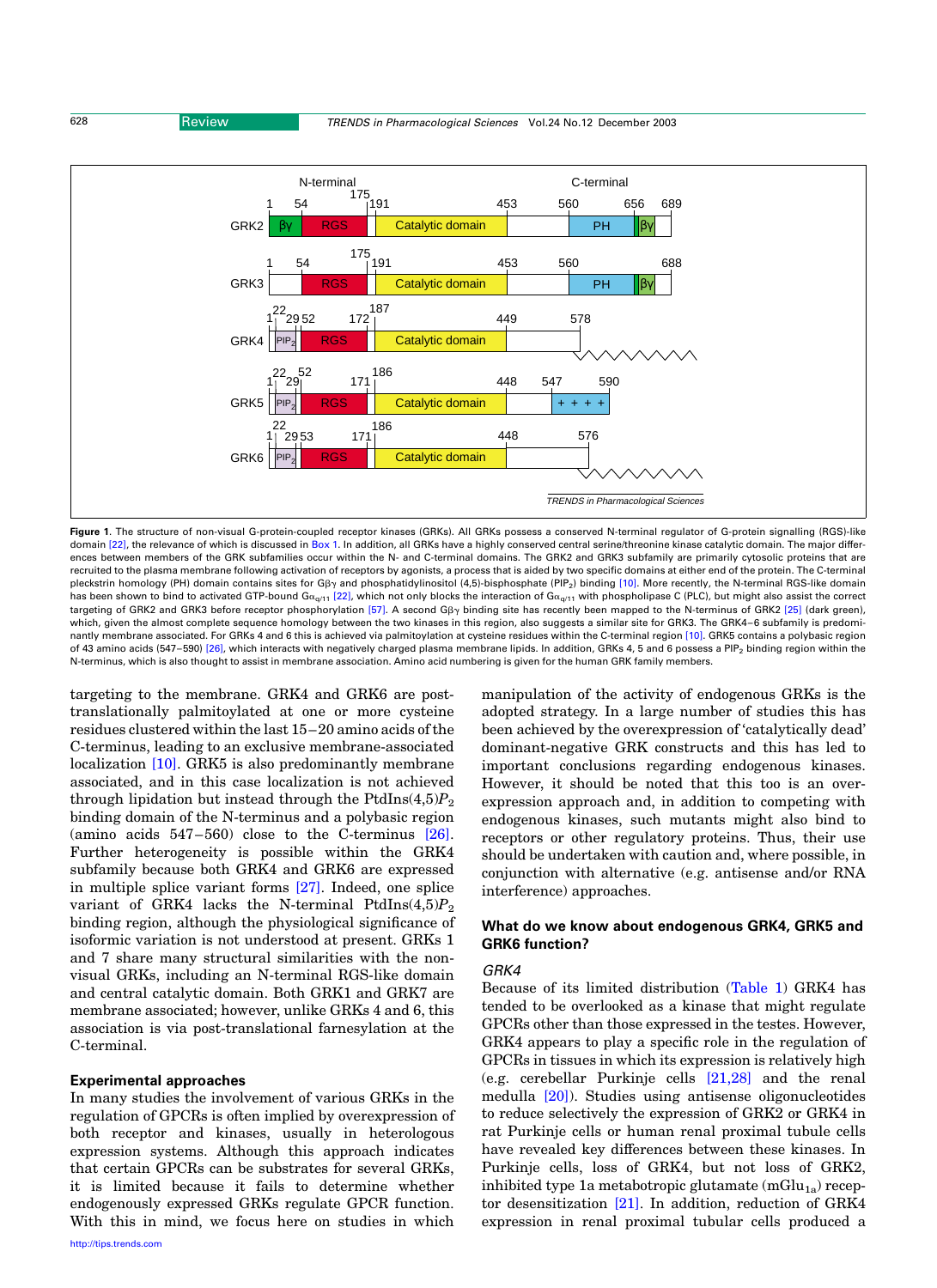concurrent reduction of dopamine D1 receptor desensitization, whereas loss of GRK2 in this tissue had no effect on such desensitization [\[29\].](#page-6-0) Very recent studies [\[30\]](#page-6-0) that used a short interfering RNA (siRNA) approach to decrease GRK4 activity has provided strong evidence for a specific role of GRK4 in the desensitization of  $GABA_B$ receptors in cerebellar granule cells. Moreover, this effect appeared to be mediated independently of kinase activity. A transgenic mouse overexpressing the polymorphism A142V GRK4 has been reported to display a hypertensive phenotype that is associated with impaired  $Na<sup>+</sup>$  excretion [\[31\];](#page-6-0) however, the knockout  $GRK4^{-/-}$  phenotype has not yet been described.

#### GRK5

Despite several studies that have shown that GRK5 is able to phosphorylate many GPCRs when coexpressed in heterologous systems, relatively few studies have examined either endogenously expressed receptors or specific inhibition of endogenous GRK5 function. Shetzline and co-workers found little selectivity between GRKs for vasoactive intestinal polypeptide type  $1$  (VPAC<sub>1</sub>) receptor phosphorylation and desensitization when GRK and receptors were coexpressed in HEK293 cells [\[32\].](#page-6-0) However, only GRK5 and GRK6 were able to desensitize endogenously expressed  $VPAC<sub>1</sub>$  receptors. Endogenous GRK5 also appears to play an important role in the regulation of thrombin-activated signalling in human dermal microvascular endothelial cells [\[33\]](#page-6-0). Overexpression of wild-type GRK5 decreased thrombin-induced phosphoinositide hydrolysis and intracellular  $Ca^{2+}$ responses, whereas introduction of a dominant-negative GRK5 enhanced thrombin-induced  $Ca^{2+}$  signalling. GRK2, GRK6 and dominant-negative GRK2 were ineffective. Using full-length antisense constructs for GRK5 and GRK6 stably expressed in FRTL5 rat thyroid cells, Nagayama et al. [\[34\]](#page-6-0) showed a selective inhibition of thyrotropin receptor desensitization in GRK5-deficient, but not GRK6-deficient, cells.

Initial studies from  $GRK5^{-/-}$  knockout mice showed an enhanced sensitivity to the central administration of the muscarinic receptor agonist oxotremorine [\[35\].](#page-6-0) The reported behavioural changes associated with GRK5 knockout, enhanced hypothermia and hypoactivity, suggest that central muscarinic receptors are regulated by endogenous GRK5. This interaction appeared to be specific because D1 or  $5HT_{1A}$  receptor regulation were unaffected by GRK5 ablation [\[35\]](#page-6-0).

#### GRK6

Growing evidence highlights the potential role of endogenous GRK6 in GPCR regulation. Lazari et al. [\[36\]](#page-6-0) have shown that inhibition of endogenous GRK2 or GRK6, via the introduction of dominant-negative kinase constructs, blocked rat follitrophin receptor phosphorylation equally in HEK293 cells. However, only inhibition of endogenous GRK2 led to inhibition of follitrophin receptor internalization. When expressed in HEK293 cells depleted of GRKs 2, 5 or 6 through the use of antisense oligonucleotides, the calcitonin gene-related peptide receptor appeared to be specifically regulated by endogenously expressed GRK6 [\[37\]](#page-6-0).

As stated above, when overexpressed many GRKs are able to phosphorylate GPCRs in an agonist-dependent manner. Indeed, we recently showed that stable overexpression of either GRK3 or GRK6 is able to enhance phosphorylation of the endogenously expressed muscarinic  $M_3$  receptor in SH-SY5Y neuroblastoma cells [\[38\]](#page-6-0). However, only GRK6-mediated phosphorylation was accompanied by enhanced receptor–G-protein uncoupling. Furthermore, inhibition of endogenously expressed GRK6 via the stable expression of the dominant-negative kinase ( $K^{215R}$ GRK6) led to a 50% inhibition of both agoniststimulated  $M_3$  receptor phosphorylation and subsequent receptor–G protein uncoupling [\[39\]](#page-6-0). These data suggest that GPCR–GRK interactions might prove to be highly specific when examining the regulation of endogenously expressed receptors. Thus, recent studies have revealed that overexpression of dominant-negative GRK6 in NG108–15 mouse neuroblastoma x rat glioma cells blocked the desensitization of endogenous secretin receptors [\[40\],](#page-6-0) whereas dominant-negative GRK5 had no effect. By contrast, knockout of up to 70% of GRK2 using an antisense strategy in the same cells had no effect on secretin receptor responsiveness but selectively enhanced adenosine  $A_2$  receptor signalling [\[41\].](#page-7-0) Finally, very recent observations that GRK6 rather than GRK2 initiates homologous  $\beta$ -adrenoceptor desensitization in uterine smooth muscle cells [\[42\]](#page-7-0) highlight that this GPCR can be a target for different GRKs depending on the tissue and perhaps the physiological status.

Further strong evidence for the involvement of GRK6 in the regulation of GPCR signalling has come from studies using GRK knockout mice. Comparison of the chemotactic responses of T and B cells isolated from  $GRK5^{-/-}$  or  $GRK6^{-/-}$  mice indicated that GRK6-deficient cells were impaired in their ability to respond to the chemokine CXCL12 (a selective ligand for the chemokine receptor CXCR4), whereas GRK5-deficient cells were unaffected [\[43\].](#page-7-0) The potential role of GRK6 in dopamine receptor regulation has also been highlighted recently in  $GRK6^{-/-}$ mice, which showed supersensitivity to psychostimulant drugs [\[44\]](#page-7-0). Thus, cocaine- and amphetamine-induced locomotor activity was enhanced in  $GRK6^{-/-}$  mice compared with wild-type animals, despite unaltered dopamine homeostasis. These data, together with evidence for an enhanced coupling of dopamine D2 and D3 receptors to  $G_{i/o}$  proteins in  $GRK6^{-/-}$  mice, suggest that  $GRK6$ regulates postsynaptic D2 and/or D3 receptors.

## Does the regulation of non-visual GRKs provide clues to their specificity?

Although it is well established that agonist activation of GPCRs is a prerequisite for GRK-mediated phosphorylation, relatively little is known about the exact recruitment signals for individual GRKs. The simplest model that can be proposed is one where the conformational change following agonist binding exposes domains of the receptor to 'random' kinase phosphorylation and the kinase(s) responsible will be determined by kinase availability and localization [\[10,45\].](#page-6-0) However, this model seems unlikely to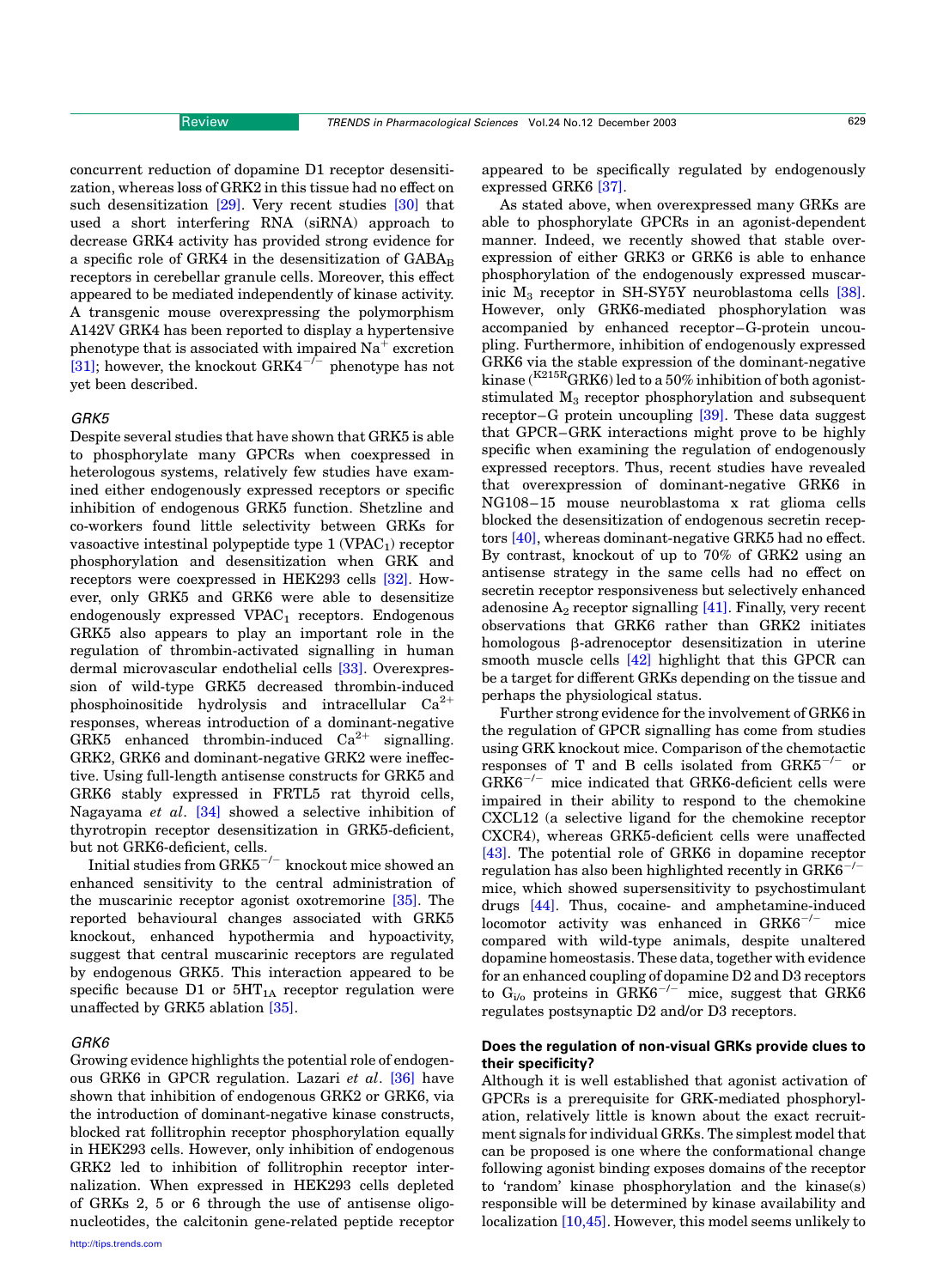<span id="page-4-0"></span>630 Review TRENDS in Pharmacological Sciences Vol.24 No.12 December 2003

| Regulator             | <b>GRK</b>       | <b>Effect</b>                                                                                                 | <b>Region of GRK involved</b>                                                            | <b>Refs</b>  |
|-----------------------|------------------|---------------------------------------------------------------------------------------------------------------|------------------------------------------------------------------------------------------|--------------|
| $\alpha$ -Actinin     | All GRKs         | Inhibits catalytic activity                                                                                   | N-terminal                                                                               | [66]         |
| $Ca^{2+}-cal$ modulin | $GRKs 2-6$       | Inhibits GRK activity; potency IC <sub>50</sub> :<br>GRK5 (40 nM) > GRK4 (80 nM) > GRK6 ><br>GRK2 $(2 \mu M)$ | For GRK5 N-terminal (aa 20-39)<br>and C-terminal (aa 540-578)                            | [48, 60]     |
| Caveolin              | Probably all     | Inhibits catalytic activity                                                                                   | N-terminal                                                                               | [46]         |
| $G\alpha_{q/11}$      | GRK2, GRK3       | Inhibits PLC signalling via physical binding<br>to GTP-bound $G_{\alpha}$                                     | RGS domain on N-terminal                                                                 | [22, 23]     |
| $G\beta\gamma$        | GRK2, GRK3       | Required for membrane association and<br><b>GPCR</b> targeting                                                | N-terminal (aa 1-53) and C-terminal<br>PH domain (aa 643-670)                            | [25, 67]     |
| Ptdlns $(4,5)P_2$     | All GRKs         | Stimulates catalytic activity and promotes<br>membrane association                                            | C-terminal for GRK2, and GRK3 PH<br>domain; N-terminal for GRKs 4, 5 and 6<br>(aa 22-29) | $[10]$       |
| PtdSer                | GRK <sub>2</sub> | Stimulates kinase actvity                                                                                     | C-terminal probably distal to PH domain                                                  | [10]         |
| <b>PKC</b>            | GRK2, GRK5       | Promotes GRK2 membrane recruitment:<br>inhibits GRK5 activity                                                 | GRK2 Ser29; N-terminal GRK5 (within<br>aa 571–590)                                       | [58, 68, 69] |
| MAPK (ERK)            | GRK2             | Inhibits catalytic activity                                                                                   | Serine 670                                                                               | [55]         |
| c-Src                 | GRK <sub>2</sub> | Stimulates catalytic activity and enhances<br><b>GRK2</b> degradation                                         | N-terminus (aa 13, 86, 92)                                                               | [59, 70]     |

Table 2. Regulation of non-visual GRK activities<sup>a</sup>

a Abbreviations: aa, amino acid; ERK, extracellular signal-regulated kinase; GPCR, G-protein-coupled receptor; GRK, G-protein-coupled receptor kinase; MAPK, mitogenactivated protein kinase; PH, pleckstrin homology; PKC, protein kinase C; PLC, phospholipase C; PtdIns(4,5)P<sub>2</sub>, phosphatidylinositol (4,5)-bisphosphate; PtdSer, phosphatidylserine; RGS, regulator of G-protein signaling; Src, non-receptor tyrosine kinase Src.

describe the major physiological mechanism because other receptor domains exposed on agonist binding appear to promote GRK–receptor interactions independently of regions that are subsequently phosphorylated [\[10,45\]](#page-6-0). Despite the lack of information regarding the initiation of GPCR and GRK interactions, many positive and negative regulators of GRK activity have been identified and reviewed extensively [\[10,45,46\]](#page-6-0). Thus, a diverse array of proteins and lipids can regulate GRK activity, either affecting membrane localization or enzymatic activity as a result of GRK phosphorylation by a variety of kinases. Some of these interactions are shown in Table 2 and [Figure 2](#page-5-0).

In the case of GPCRs that couple to PLC- $\beta$  via  $G_{\alpha_{0}/11}$  or  $G\beta\gamma$ , an array of regulatory features could determine the overall regulation of signalling by different GRKs ([Figure 2\)](#page-5-0). Activators of these GPCRs can dramatically deplete membrane  $PtdIns(4,5)P_2$  levels within seconds of agonist addition [\[47\],](#page-7-0) raise the intracellular concentration of  $Ca^{2+}$  many-fold, and recruit and activate several PKC isoenzymes through increases in the levels of diacylglycerol and/or  $Ca^{2+}$  Membrane association of the different GRKs is regulated by multiple factors (e.g. covalent lipidation and  $G\beta\gamma$  binding), and it is therefore possible that local or global PtdIns $(4,5)P_2$  depletion might differentially affect the anchoring of the GRK2 and GRK3 proteins at the plasma membrane compared with members of the GRK4 subfamily [\[10\].](#page-6-0) Likewise, activation of PKC might be anticipated to enhance GRK2 activity but diminish the activity of GRK5 towards GPCR phosphorylation, and the relative affinity of  $Ca^{2+}$ –calmodulin for the different GRKs [\[48\]](#page-7-0) also highlights the potential for differential regulation of the non-visual GRKs. Collectively, therefore, one might anticipate that if multiple GRKs are coexpressed in certain tissues, GRK2, but not GRK5, might be a favoured regulator of  $Ga_{\alpha/11}$ –PLC-coupled GPCRs. However, the reality of this in functioning intact cells or within tissues in vivo lacks evidence at present. Indeed, Budd et al. [\[49\]](#page-7-0) failed to observe an alteration in agonist-mediated phosphorylation of the  $\beta_2$ -adrenoceptor

in Chinese hamster ovary (CHO) cells, despite dramatic alterations in PtdIns(4,5) $P_2$  and Ca<sup>2+</sup> concentrations mediated by  $M_3$  receptor co-activation. It will be important for these studies to be extended to cells in which GRKs 4, 5 and 6 are known to be active in modifying GPCR functions.

The complex nature of kinase-mediated receptor phosphorylation is highlighted in studies that have attempted to determine the individual phospho-acceptor sites involved. Three serine residues were identified in the C-terminal tail of the bradykinin  $B_2$  receptor as principal phospho-acceptor sites [\[13\].](#page-6-0) Despite the lack of apparent selectivity between GRKs, phosphopeptide mapping identified distinct phosphorylation profiles between different GRKs, suggesting the possibility of differential regulation. More recently, an elegant study using phospho-specific antibodies directed against four individual serine-containing epitopes within the C-terminal tail of the chemokine receptor CCR5 highlighted the distinct stimulus strength and temporal patterns of PKC- and GRK-mediated phosphorylation [\[50\].](#page-7-0) Overall, there is increasing evidence for specificity of GRK–GPCR interactions when endogenous kinases are investigated in physiological settings. As more is revealed about the differential regulation and/or recruitment of different GRKs and the specific patterns of receptor phosphorylation, it would seem certain there will be a renewed appreciation of the specificity of the non-visual GRKs.

Potential therapeutic targets for selective GRK inhibition Despite the use of heparin,  $Zn^{2+}$  and suramin as nonselective inhibitors directed at the ATP binding site, at present there are no specific inhibitors of individual GRK activity. This is perhaps surprising because GRK expression levels are known to change in several disease states [\[10\],](#page-6-0) and could be considered to be logical molecular targets with respect to the pharmacological manipulation of GPCR responsiveness. Furthermore, there are several distinct structural differences between the GRK subfamilies that could be exploited for therapeutic intervention. However, approaches using subtype-specific antibodies or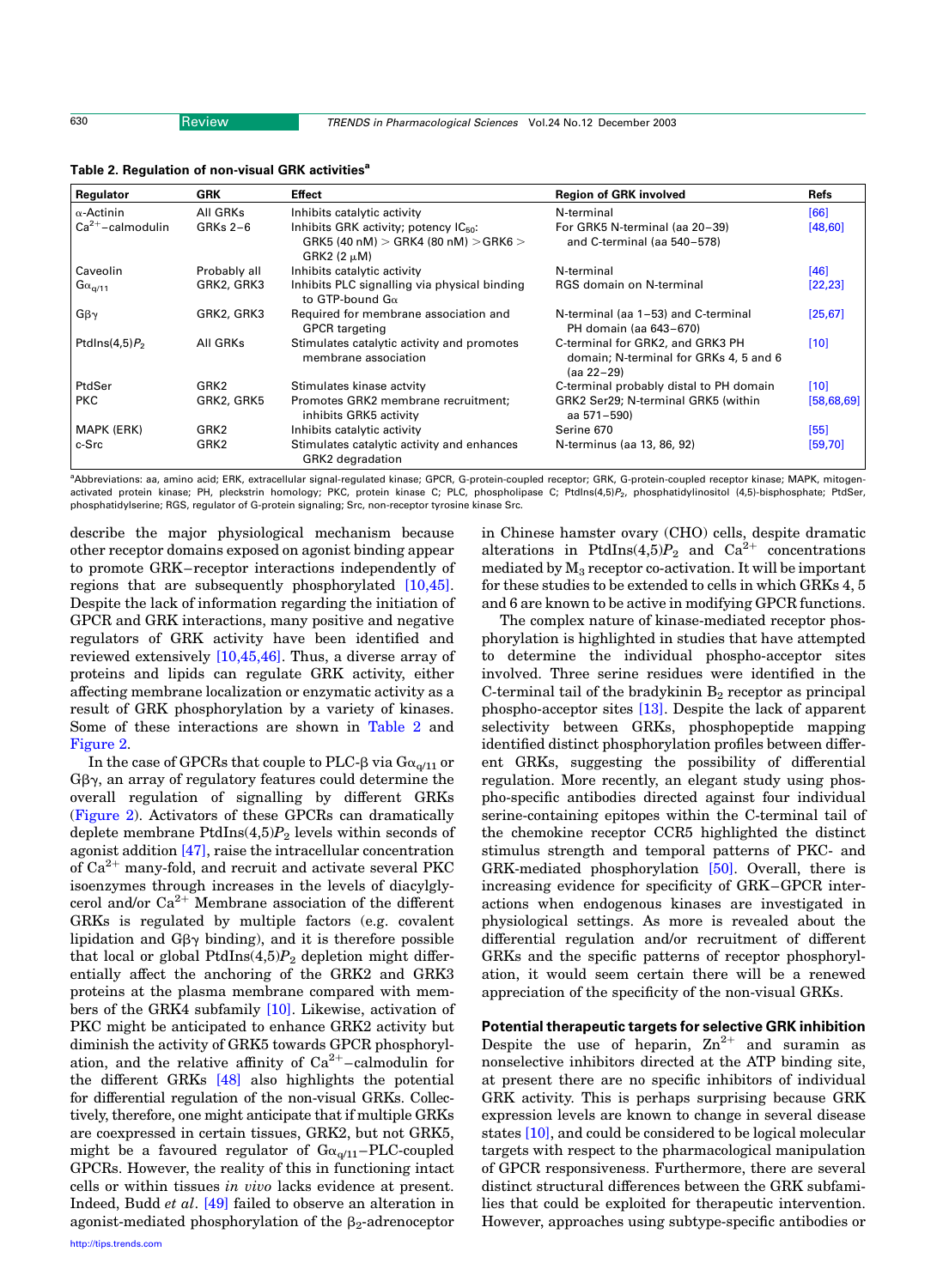<span id="page-5-0"></span>

Figure 2. Models of potential G-protein-coupled receptor kinase (GRK) regulation of phospholipase C (PLC)-coupled receptors. (a) Regulation of the GRK2 and GRK3 subfamily. Both GRK2 and GRK3 are cytosolic proteins that are recruited to the plasma membrane after receptor activation. GRK2 activity is enhanced by protein kinase C (PKC) phosphorylation [\[58\]](#page-7-0), and Src has been shown to phosphorylate GRK2 and enhance catalytic activity after receptor stimulation [\[59\]](#page-7-0). GRK2 is negatively regulated by Ca<sup>2+</sup>-calmodulin (CaM) and mitogen-activated protein kinase (MAPK; extracellular signal-regulated kinase), which highlights a potential negative feedback regulation of GRK2. (b) Little is known about the mechanisms that underlie recruitment of the GRK4 subfamily. However, all members of the subfamily are constitutively membrane associated (see [Figure 1\)](#page-2-0). In addition, all members of this group possess an N-terminal phosphatidylinositol (4,5)-bisphosphate binding domain, which is thought to be involved in receptor targeting and membrane association, in addition to stimulation of catalytic activity [\[10\].](#page-6-0) The GRK4 subfamily members are highly sensitive to Ca<sup>2+</sup>-CaM (relative to GRK2 and GRK3). The regulation of GRK5 has been studied in greatest depth, with CaM binding sites being mapped to the N- and C-termini [\[60\]](#page-7-0). Current evidence suggests that the latter is of greater functional significance [\[48,60\]](#page-7-0). CaM binding leads to loss of GRK5 membrane association [\[48\].](#page-7-0) Phosphorylation by PKC, mapped to amino acids 571–590 [\[26\]](#page-6-0), inhibits GRK5 activity. Abbreviations:  $\alpha_{q/11}$ ,  $\alpha$ -subunit of G<sub>q/11</sub> protein;  $\beta\gamma$ ,  $\beta\gamma$ -subunits of G<sub>q/11</sub> protein; DAG, diacylglycerol; Ins(1,4,5)P3, inositol (1,4,5)-trisphosphate; P, phosphate moiety; PH, pleckstrin homology domain; RGS, regulator of G-protein signalling-like domain; Src, non-receptor tyrosine kinase Src.

interfering peptides face formidable barriers of access to allow realistic clinical development.

One potential area of investigation is membrane association. Inhibition of GRK2 membrane recruitment in mice overexpressing the PH domain of GRK2 displayed enhanced cardiac contractility in vivo [\[51\].](#page-7-0) Furthermore, delipidated GRK6 has only a fraction of the catalytic activity of the palmitoylated form, highlighting the importance of correct membrane targeting [\[52\]](#page-7-0). All GRKs are inhibited by  $Ca^{2+}$ -calmodulin [\(Table 2](#page-4-0)) but the GRK4 subfamily is more sensitive to such inhibition than the GRK2 subfamily (by up to 40-fold). Thus, the development of drugs that target this binding region might allow selective inhibition of GRK4–6 over the GRK2 subfamily. Conversely, the recently identified differences in the potency of the RGS-like domains between GRKs 2 and 3 and GRK4–6 [\[53\]](#page-7-0) could signal the development of drugs that target the RGS-like domains of GRK2 and GRK3 ([Box 1](#page-1-0)). The pharmacological potential for both positive and negative regulation of RGS proteins to regulate G-protein activity and hence GPCR function has been reviewed recently [\[54\]](#page-7-0). GRK2 can be phosphorylated by ERK, resulting in substantially reduced catalytic activity [\[55\]](#page-7-0) and degradation [\[56\]](#page-7-0), suggesting another potential site for pharmacological intervention ([Table 2\)](#page-4-0).

## Concluding remarks

Much new information regarding the phosphorylation and regulation of GPCRs by GRK2 and GRK3 and their role in GPCR signalling has been revealed during the past few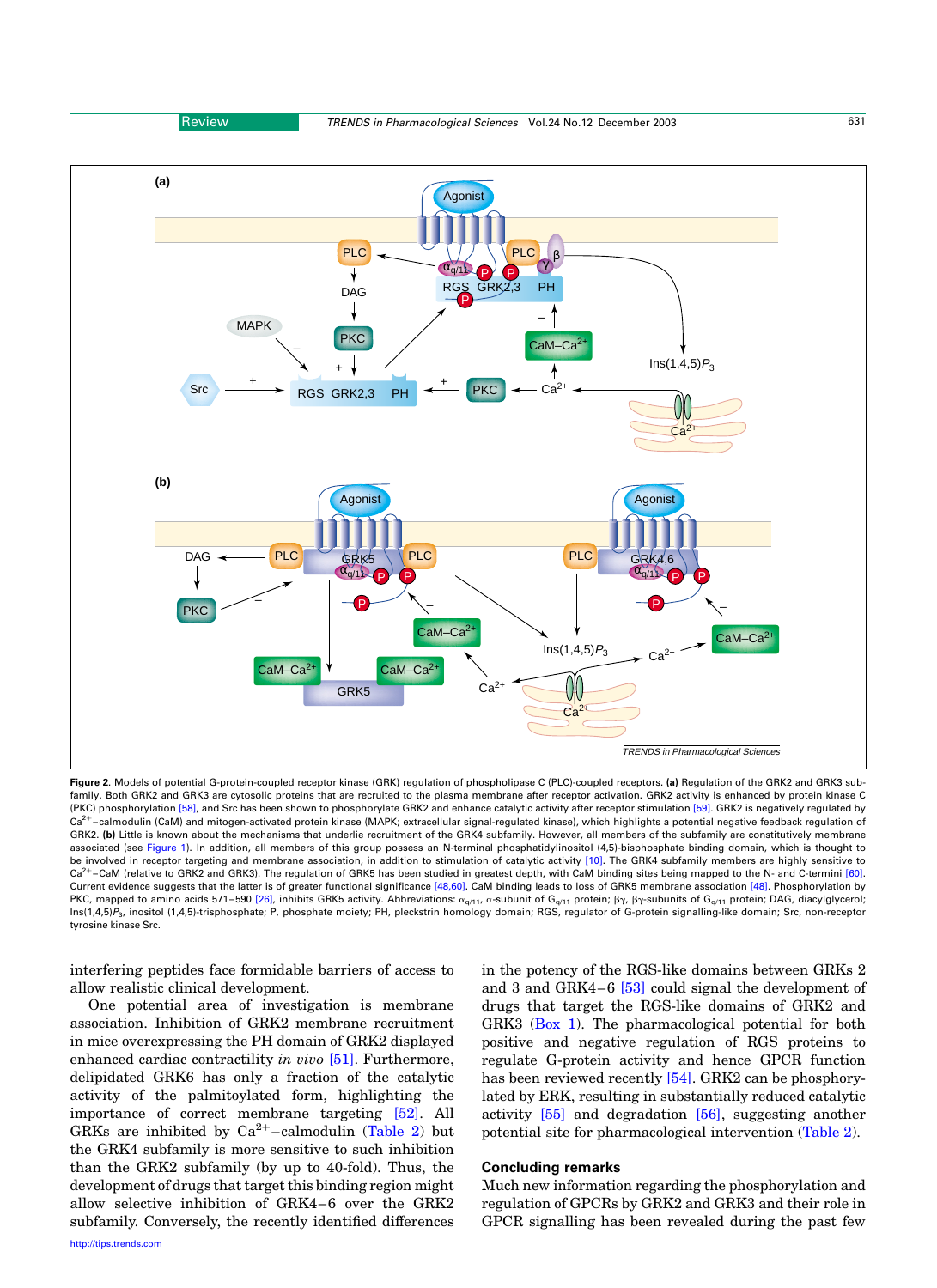<span id="page-6-0"></span>years. More recent studies have started to indicate roles for GRK4, GRK5 and GRK6, both in transfected cell lines and in primary cells. However, it remains to be established whether the multiplicity of GRKs is related to the specificity or differential regulation of GPCR signalling or indeed other, yet to be defined, functions. The association of particular GRKs within signalling microdomains and their specific targeting to, and regulation of, receptor signalling, trafficking and switching is a key area of current and future investigation. Similarly, the clear evidence that GRK2 and GRK3 can act as powerful (type C) RGS proteins to suppress  $G_{q/11}$ –PLC signalling, independently of receptor phosphorylation, needs to be investigated at the level of endogenous signalling components in vivo. Collectively, this new information offers novel targets for future pharmacological intervention.

#### Acknowledgements

Our work is supported by a Wellcome Trust Programme Grant (No. 062495). We would like to thank Mark Nash, Ken Young, Andrew Tobin and Eamonn Kelly (University of Bristol), for many valuable discussions.

#### **References**

- 1 Pierce, K.L. et al. (2002) Seven-transmembrane receptors. Nat. Rev. Mol. Cell Biol. 3, 639–650
- 2 Fredriksson, R. et al. (2003) The G protein-coupled receptors in the human genome form five main families. Phylogenetic analysis, paralogon groups, and fingerprints. Mol. Pharmacol. 63, 1256–1272
- 3 Wilson, S. et al. (1998) Orphan G protein-coupled receptors: the next generation of drug targets? Br. J. Pharmacol. 125, 1387–1392
- 4 Hausdorff, W.P. et al. (1990) Turning-off the signal: desensitization of b-adrenergic receptor function. FASEB J. 4, 2881–2889
- 5 Ferguson, S.S.G. (2001) Evolving concepts in G protein-coupled receptor endocytosis: the role in receptor desensitization and signaling. Pharmacol. Rev. 53, 1–24
- 6 Pierce, K.L. and Lefkowitz, R.J. (2001) Classical and new roles of  $\beta$ -arrestins in the regulation of G-protein-coupled receptors. Nat. Rev. Neurosci. 2, 727–733
- 7 Tobin, A.B. et al. (1997) Stimulus-dependent phosphorylation of G-protein-coupled receptors by casein kinase  $1\alpha$ . J. Biol. Chem. 272, 20844–20849
- 8 Budd, D.C. et al. (2000) Phosphorylation and regulation of a  $\mathrm{G}_{\mathrm{q}/11}$  coupled receptor by casein kinase  $1\alpha$ . J. Biol. Chem. 275, 19667-19675
- 9 Budd, D.C. et al. (2001) Phosphorylation of the  $G_{q/11}$ -coupled m3-muscarinic receptor is involved in receptor activation of the ERK-1/2 mitogen-activated protein kinase pathway. J. Biol. Chem. 276, 4581–4587
- 10 Pitcher, J.A. et al. (1998) G protein-coupled receptor kinases. Annu. Rev. Biochem. 67, 653–692
- 11 Erdtmann-Vourliotis, M. et al. (2001) Distribution of G protein-coupled receptor kinase (GRK) isoforms 2, 3, 5 and 6 in the rat brain. Brain Res. Mol. Brain Res. 95, 129–137
- 12 Willars, G.B. et al. (1999) Receptor phosphorylation does not mediate cross talk between muscarinic  $M_3$  and bradykinin  $B_2$  receptors. Am. J. Physiol. 277, C859–C869
- 13 Blaukat, A. et al. (2001) Determination of bradykinin  $B_2$  receptor in vivo phosphorylation sites and their role in receptor function. J. Biol. Chem. 276, 40431–40440
- 14 Ahamed, J. and Ali, H. (2002) Distinct roles of receptor phosphorylation, G protein usage, and mitogen-activated protein kinase activation on platelet activating factor-induced leukotriene C4 generation and chemokine production. J. Biol. Chem. 277, 22685–22691
- 15 Pals-Rylaarsdam, R. et al. (1995) Desensitization and internalization of the m2 muscarinic acetylcholine receptor are mediated by independent mechanisms. J. Biol. Chem. 270, 29004–29011
- 16 Maestes, D.C. et al. (1999) Differential phosphorylation paradigms

dictate desensitization and internalization of the N-formyl peptide receptor. J. Biol. Chem. 274, 29791–29795

- 17 Lamey, M. et al. (2002) Distinct residues in the carboxyl tail mediate agonist-induced desensitization and internalization of the human dopamine  $D_1$  receptor. J. Biol. Chem. 277, 9415-9421
- 18 Marchese, A. et al. (2003) The ins and outs of G protein-coupled receptor trafficking. Trends Biochem. Sci. 28, 369–376
- 19 Sallese, M. et al. (1997) G protein-coupled receptor kinase GRK4. Molecular analysis of the four isoforms and ultrastructural localization in spermatozoa and germinal cells. J. Biol. Chem. 272, 10188–10195
- 20 Virlon, B. et al. (1998) Rat G protein-coupled receptor kinase GRK4: identification, functional expression, and differential tissue distribution of two splice variants. Endocrinology 139, 2784–2795
- 21 Sallese, M. et al. (2000) The G protein-coupled receptor kinase GRK4 mediates homologous desensitization of metabotropic glutamate receptor 1. FASEB J. 14, 2569–2580
- 22 Carman, C.V. et al. (1999) Selective regulation of  $G_{q/11}$  $\alpha$  by an RGS domain in the G protein-coupled receptor kinase GRK2. J. Biol. Chem. 274, 34483–34492
- 23 Sallese, M. et al. (2000) Selective regulation of  $G_q$  signaling by G protein-coupled receptor kinase 2: direct interaction of kinase N-terminus with activated  $G_{\alpha_q}$ . Mol. Pharmacol. 57, 826-831
- 24 Dhami, G.K. et al. (2002) Phosphorylation-independent regulation of metabotropic glutamate receptor signaling by G protein-coupled receptor kinase 2. J. Biol. Chem. 277, 25266–25272
- 25 Eichmann, T. et al. (2003) The amino-terminal domain of G proteincoupled receptor kinase 2 is a regulatory  $G\beta\gamma$  binding site. J. Biol. Chem. 278, 8052–8057
- 26 Pronin, A.N. et al. (1998) Structure-function analysis of G proteincoupled receptor kinase-5. Role of the carboxyl terminus in kinase regulation. J. Biol. Chem. 273, 31510–31518
- 27 Premont, R.T. et al. (1999) The GRK4 subfamily of G protein-coupled receptor kinases. Alternative splicing, gene organization, and sequence conservation. J. Biol. Chem. 274, 29381–29389
- 28 Iacovelli, L. et al. (2003) Role of G protein-coupled receptor kinase 4 and  $\beta$ -arrestin 1 in agonist-stimulated metabotropic glutamate receptor 1 internalization and activation of mitogen-activated protein kinases. J. Biol. Chem. 278, 12433–12442
- 29 Watanabe, H. et al. (2002) Desensitization of human  $D_1$  dopamine receptors by G protein-coupled receptor kinase 4. Kidney Int. 62, 790–798
- 30 Perroy, J. et al. (2003) Phosphorylation-independent desensitization of  $GABA<sub>B</sub>$  receptors by GRK4. EMBO J. 22, 3816-3824
- 31 Felder, R.A. et al. (2002) G protein-coupled receptor kinase 4 gene variants in human essential hypertension. Proc. Natl. Acad. Sci. U.S.A. 99, 3872–3877
- 32 Shetzline, M.A. et al. (2002) Vasoactive intestinal polypeptide type-1 receptor regulation: Desensitization, phosphorylation and sequestration. J. Biol. Chem. 277, 25519–25526
- 33 Tiruppathi, C. et al. (2000) G protein-coupled receptor kinase-5 regulates thrombin-activated signaling in endothelial cells. Proc. Natl. Acad. Sci. U.S.A. 97, 7440–7445
- 34 Nagayama, Y. et al. (1996) Involvement of G protein-coupled receptor kinase 5 in homologous desensitization of the thyrotropin receptor. J. Biol. Chem. 271, 10143–10148
- 35 Gainetdinov, R.R. et al. (1999) Muscarinic supersensitivity and impaired receptor desensitization in G protein-coupled receptor kinase 5-deficient mice. Neuron 24, 1029–1036
- 36 Lazari, M.F. et al. (1999) Role of G protein-coupled receptor kinases on the agonist-induced phosphorylation and internalization of the follitropin receptor. Mol. Endocrinol. 13, 866–878
- 37 Aiyar, N. et al. (2000) Involvement of G protein-coupled receptor kinase-6 in desensitization of CGRP receptors. Eur. J. Pharmacol. 403,  $1 - 7$
- 38 Willets, J.M. et al. (2001) GRK3 and GRK6 utilize different pathways to desensitize the endogenous  $M_2$  muscarinic acetylcholine receptor in human SH-SY5Y cells. Mol. Pharmacol. 60, 321–330
- 39 Willets, J.M. et al. (2002) Endogenous G protein-coupled receptor kinase 6 regulates  $M_3$  muscarinic acetylcholine receptor phosphorylation and desensitization in human SH-SY5Y neuroblastoma cells. J. Biol. Chem. 277, 15523–15529
- 40 Ghadessy, R.S. et al. (2003) G protein-coupled receptor kinase 6